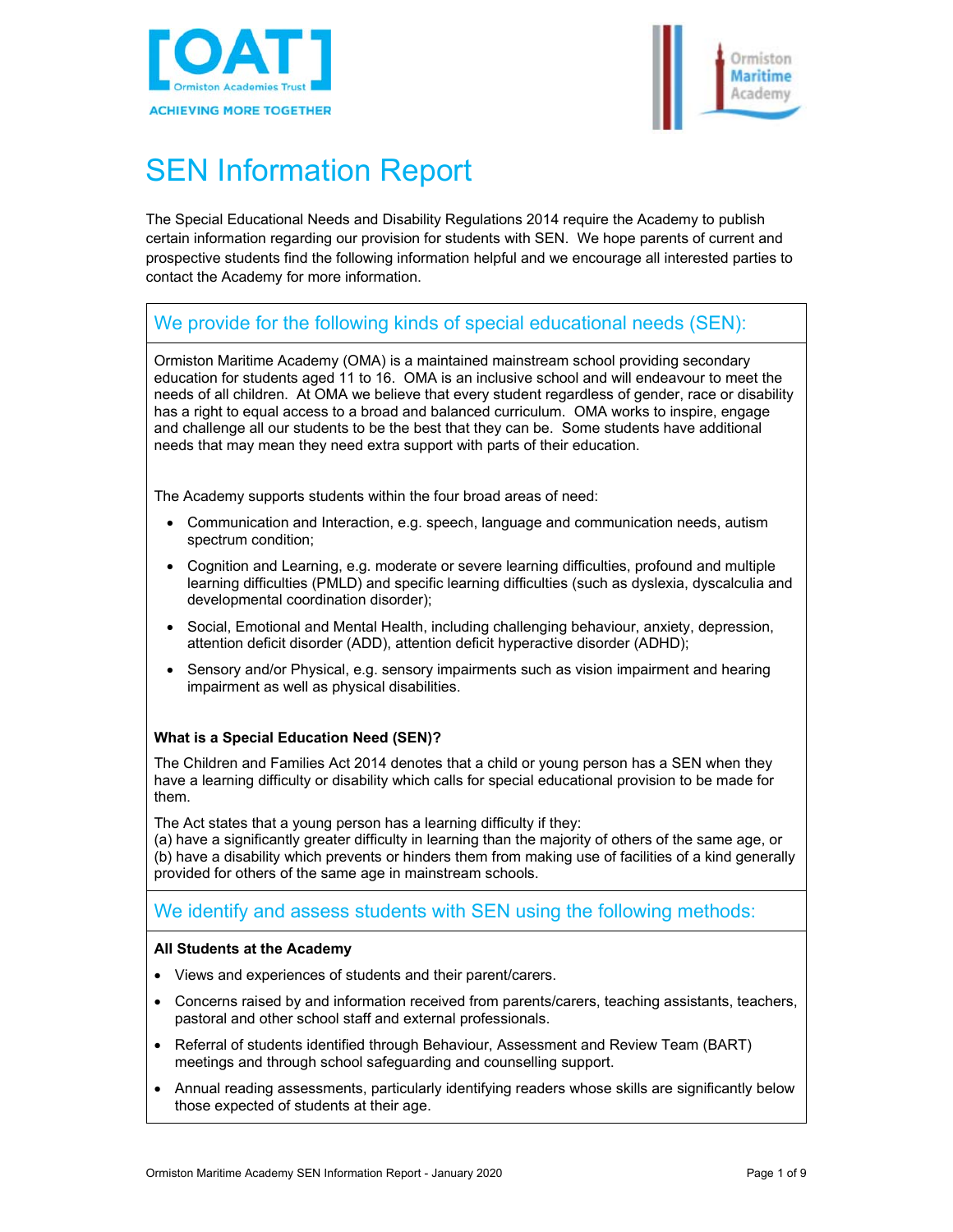



- For those joining the Academy other than at the start of year 7, through information received from their previous school and from numeracy and literacy assessment and interview during their first few days in the Academy.
- Analysis of prior attainment data.
- Review of progress and current attainment levels for all students following each year group's assessment points.
- Consideration of student attendance rates at the Academy over time.
- Targeted assessment of students following concerns raised, e.g. Renaissance STAR literacy and numeracy tests; WRAT-5 and WRAT-4 suite of tests; social, emotional and mental health (SEMH) assessment point scales including the SPOT (SEMH Positive Outcomes Tool).
- Specialist assessment and advice from external support services (where appropriate).

#### **In addition, for students Joining the Academy in Year 7**

- Information from and liaison with our feeder Primary Schools in year 6.
- Year 6 into year 7 transition activities and induction days with additional days for those identified with special education needs.
- Baseline testing during year 6/7 transition days to provide information for learning groups and intervention programmes in year 7.

# We evaluate the effectiveness of our SEN provision in the following ways:

The SENCO and assistant SENCO have weekly meetings with the Assistant Principal who line manages the SEN provision within the Academy to review SEN provision together with concerns and progress for SEN students. The SENCO also has monthly meetings with the SLT to discuss the SEND department.

The SENCO and Assistant SENCO meet twice per month with the Integrated Support Team of teaching assistants for the purposes of review, training and administration of SEN provision.

School data for the Academy's SEN cohort is analysed and compared with whole school and national data over time to evidence trends, support planned provision and evaluate progress.

Where SEN interventions are delivered, students are assessed and their perspective gathered before and after each intervention programme cycle to monitor effectiveness of the provision and inform next steps.

Student, parent/carer and Academy staff views are collected through interview, questionnaires and parent's evenings. In addition, feedback is obtained through learning walks, lesson observations and book scrutiny. These views and observations are then used to provide lines of enquiry and inform future SEN provision.

The SENCO manages the implementation of an action plan, developed from a review of SEN provision conducted by the Academy with support from Ormiston Academy Trust advisers which identifies our current strengths together with areas we would like to improve.

SEN Governor reviews take place to determine what is working well, what needs development and understanding next step plans for improvements.

Our arrangements for assessing and reviewing the progress of students with SEN are as follows:

Following the SEN Code of Practice (2014) guidelines the Academy uses a cycle of assess, plan, do, and review in relation to understanding student's needs and supporting them to secure good outcomes. This is known as the graduated approach.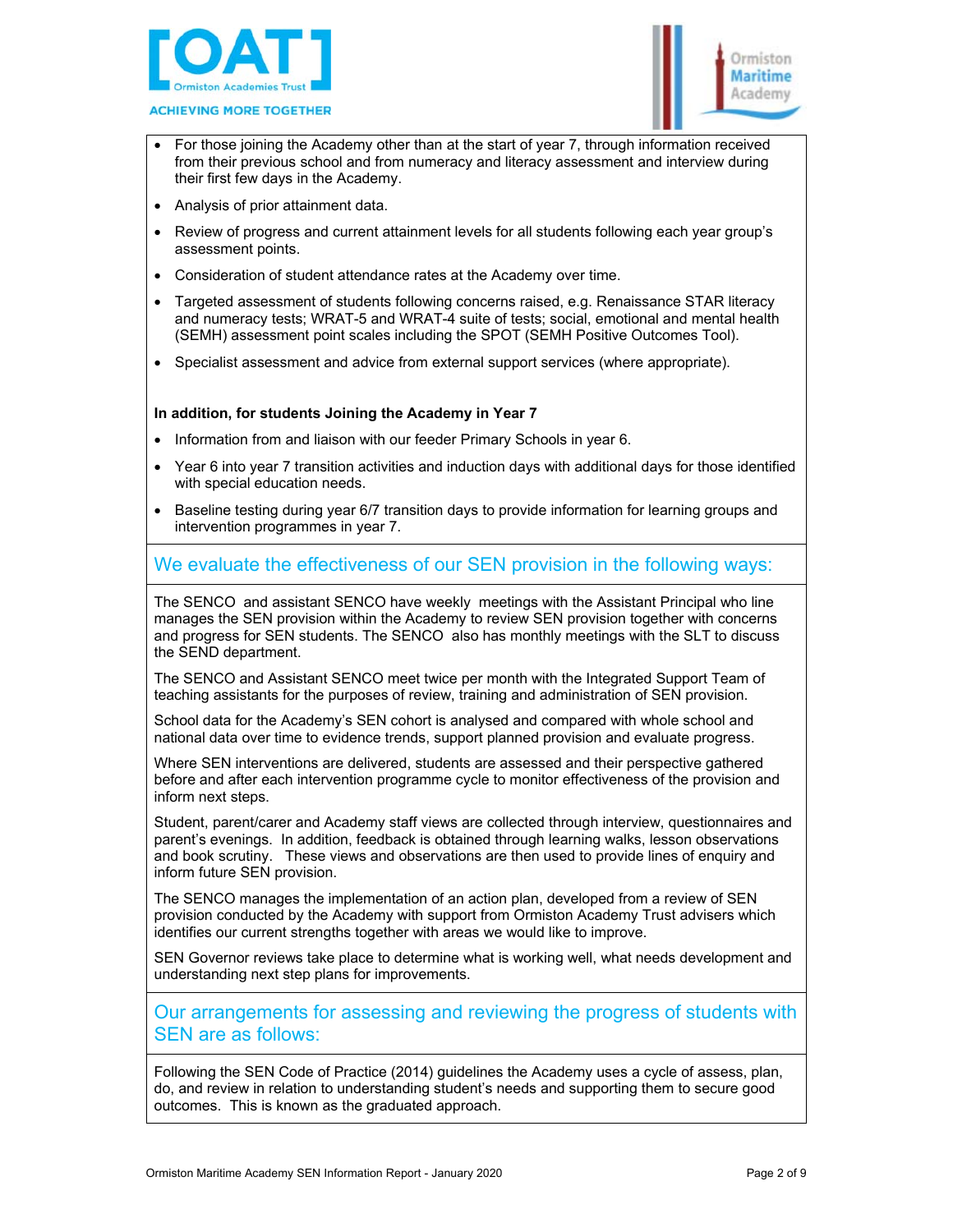

**ACHIEVING MORE TOGETHER** 



Student's progress is tracked by their subject teacher. Students are assessed regularly throughout the year, either as part of in-class feedback cycles or whole school assessment points. Where students are not making their expected level of progress teachers will initially review their classroom provision and implement targeted differentiation (Quality First Teaching) to meet that student's needs. If the student continues not to progress, then the subject teacher will raise their concerns to the SENCO.

The SENCO will investigate concerns raised through a combination of gathering views of the student and the student's other teachers, reviewing their prior attainment, seeking the view of the pastoral team (where appropriate), undertaking further assessments (where appropriate), discussing concerns with parent/carer. Should the student be identified as having a special education need, they will be placed on the Academy's SEN Register and a student SEN passport prepared and circulated to Academy staff.

The student SEN passport will be reviewed and discussed with parents three times a year at parents' evenings. The type and level of SEN need identified will then dictate the provision made, review cycle and next steps.

#### **SEN provision, assessment and review is made following a graduated approach:**

#### **Universal**

Quality first teaching which takes into account the learning needs of all students and provides differentiated lessons to meet these needs.

#### **Targeted**

Students not making expected progress are identified and some or all of the following may be in place: interventions, further testing to identify barriers to learning, advice from the SENCO and other professionals, agreed targets for progression, evidenced based review to determine progress and next steps to achieve best outcomes.

#### Targeted/Specialist

Significant and persistent learning difficulties or life-long disabilities identified. Specific, additional interventions in place and reviewed. The Academy undertakes further interventions and gathers evidence to request North East Lincolnshire Children's Services (NE Lincs) to undertake an Education, Health and Care (EHC) needs assessment.

#### Specialist

Following assessment and agreement by NE Lincs, an EHC plan is issued with agreed outcomes and support provided by the Academy with annual reviews of progress and planning for future provision.

### Our approach to teaching students with SEN includes:

Quality First Teaching is the primary means of meeting the needs of all students at the Academy and integration is our key approach.

The Academy's approach to differentiation includes scaffold tasks, varied ways of portraying work, personalised timetables, small group work, use of manipulatives, active learning, teaching assistant support, working outside the classroom environment on specified tasks or attending interventions.

These approaches support individual student needs, enabling them to feel 'included' and develop in confidence. The Academy firmly believes that all teachers are teachers of SEN students and support effective differentiation within the lessons to meet student need.

Special exam access arrangements are identified and made for students with SEN that affect their ability to work without additional support arrangements.

Students are welcome to attend Integrated Support before the start of the day, at break and at lunch where teaching assistants are always available to assist with practical aspects (e.g. home study assistance), social needs (e.g. interacting with others) and enhancement activities (e.g. clubs such as art, craft and Lego).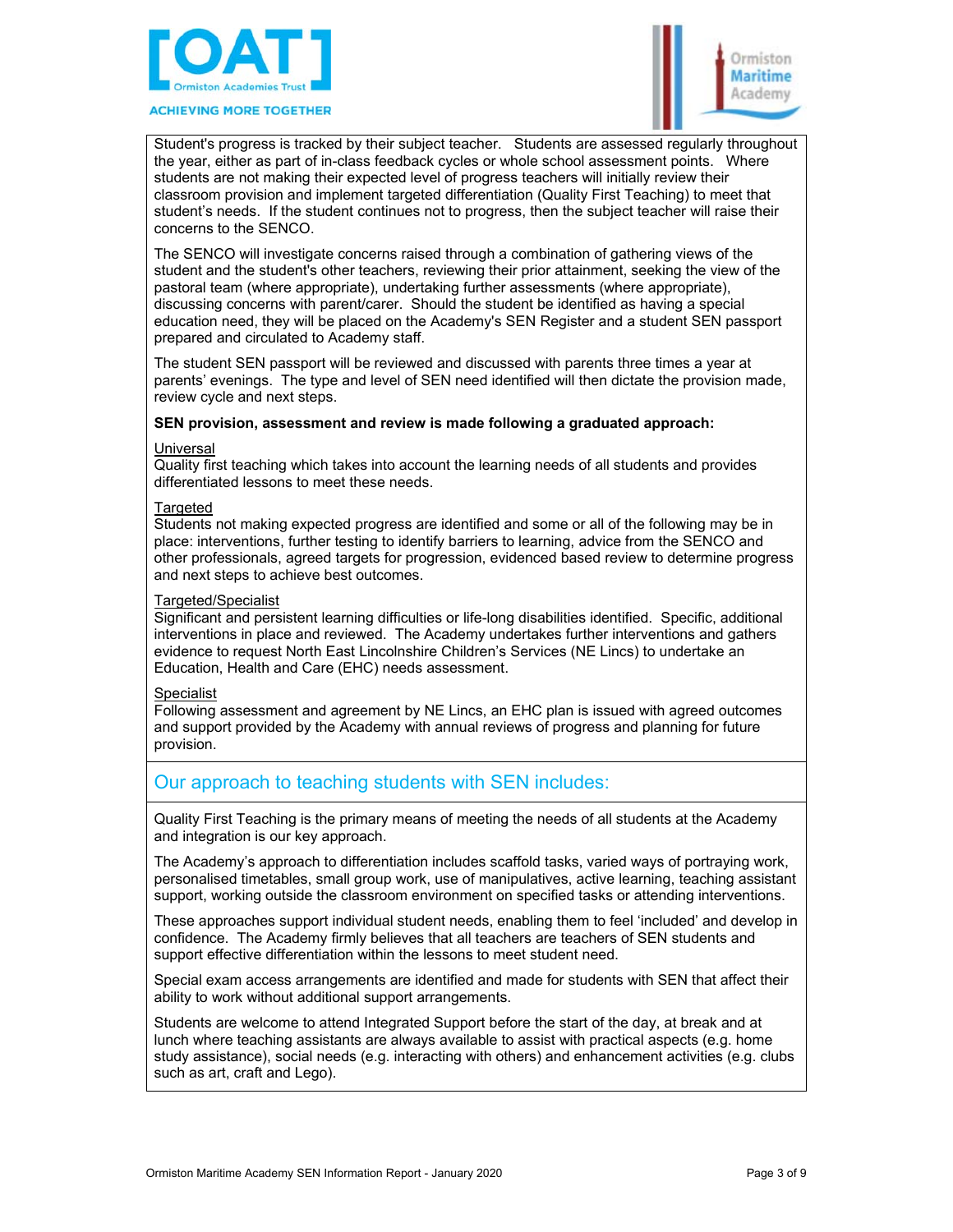



# We adapt the curriculum for students with SEN in the following ways:

The Academy believes that all students should have access to a broad-based curriculum. Students with SEN have access to the same curriculum as other students. However, individual needs of students may lead to a variation in the amount of time spent across different curriculum subjects.

Students identified in year 6 and at the start of year 7 as requiring support to achieve levels expected of their peer group, will have a curriculum that includes 'catch-up' models in literacy and numeracy. Depending of level of need, such timetabled support may continue throughout the remainder of key stage 3.

At key stage 4 students with significant SEN needs may follow a modified curriculum which reduces the number of GCSEs studied but enhances learning and support for literacy and numeracy potentially working towards other qualifications in these areas in addition to their GCSEs.

# We enable students with SEN to engage in the activities of the academy, together with children who do not have SEN, in the following ways:

All students with special education needs and disability are able to access all of the Academy's current activities including extra-curricular activities. Academy staff are available to support access to activities provided either in their original form or in an adapted form if required to meet a student's individual needs.

Parents of students whose level of need dictates reasonable adjustments to facilitate access to activities are involved in planning via consent letters for school activities and trips.

The following emotional, mental and social support is available for students with SEN:

The Academy believes in and fosters a growth mind-set. We have policies in relation to behaviour and bullying which are published on the Academy's website. We operate a pastoral system whereby students have daily contact with their tutors with pastoral support led by our Pastoral Coordinators. Students are further supported by our Child Protection Officers, School Nurse and School Counsellor.

SEN students have daily access to the Integrated Support team. Vulnerable students are encouraged to use the Integrated Support facility before school, during break and at lunch times, some students are supported to have the free time in the main outdoor spaces. Students with an EHC Plan have a designated Key Worker. Mentoring is offered to students who give cause for concern and this is led by our Leadership Team.

The Integrated Support team work with the behaviour and inclusion team, the pastoral support team (Pastoral Co-ordinators), Child Protection Officers, the LAC Support Teaching Assistant, the Attendance Officer, School Nurse and School Counsellor to support the emotional, mental and social health of SEN students. Support systems are in place for addressing behaviour, avoiding exclusions and increasing attendance. Aspects of this support and review of needs and progress for student of concern are discussed at daily behaviour meetings. These meetings are attended by the SENCO or a nominated deputy from Integrated Support. Next steps actions are planned and agreed at these meetings and parent/carers are kept informed and involved following this process.

Students with social, mental and emotional health difficulties, who are at risk of exclusion are supported through a partnership arrangement known as the BAC (Behaviour and Attendance Collaborative) meetings, which is designed to best support students, minimise exclusions and maximise students' well-being.

The Hub is a new provision that is used to support students with SEMH difficulties, with a step out from the main academy, and it offers the curriculum alongside a bespoke programme to support students both and emotionally and socially.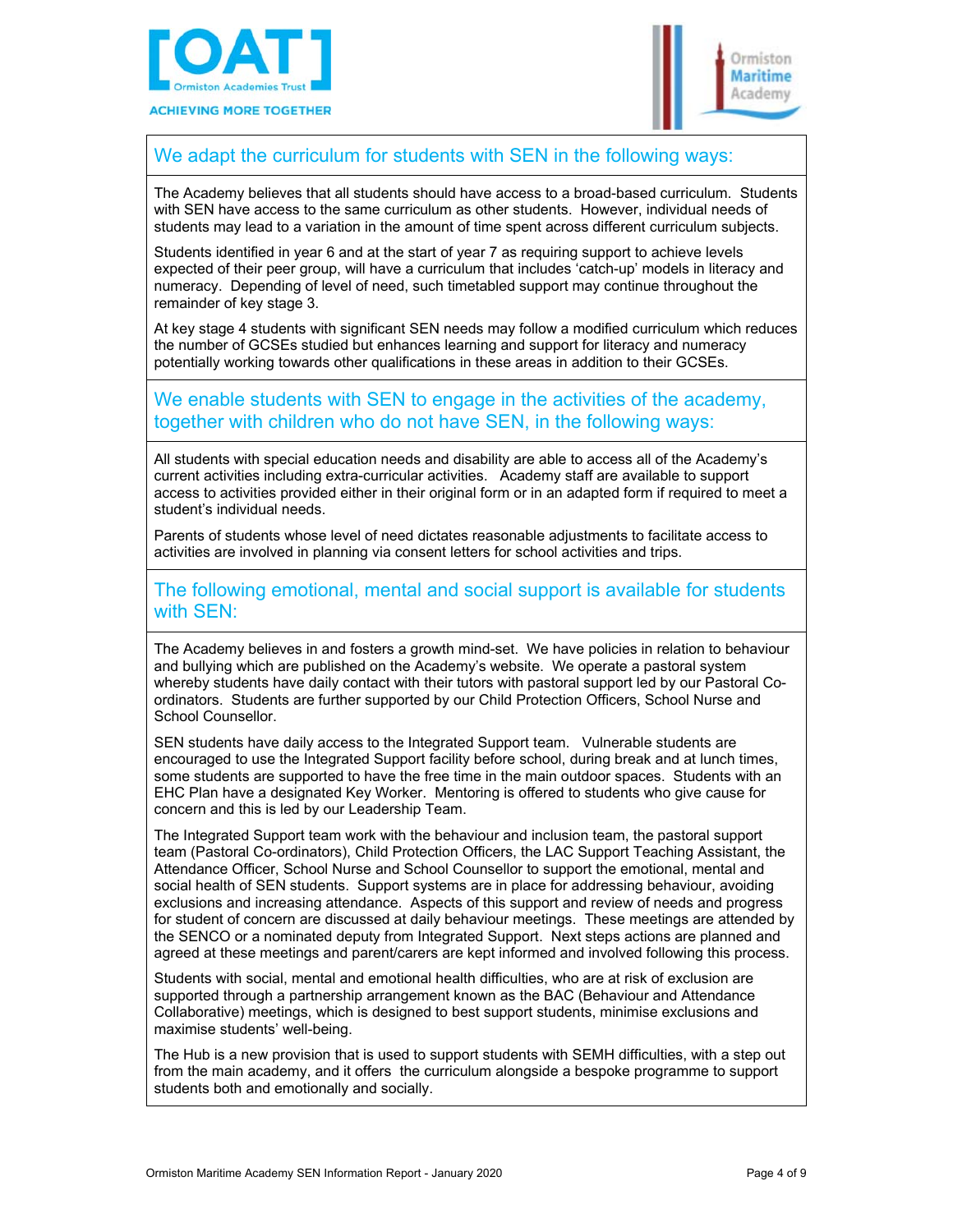



In addition, the Academy uses Young Minds Matter's school advice provision and will make referrals to Young Minds Matter (CAMHS) for further support for student's experiencing social, emotional and mental health difficulties.

The name of our SEN Co-ordinator (SENCO) is: Mrs K Allard

Our Assistant SENCO is: Mrs L Winton

Our SEN Governors are: Mr A Nicholson and Mrs A Cunningham

The SENCO and Assistant SENCO may be contacted on 01472 310015.

#### **Listed below is information relating to the SEN expertise of our Integrated Support team:**

Mrs Allard holds the National Award for SEN Coordination (NASCO) from Edge Hill University. This is a masters level award for the leadership of SEN within a school.

Mrs Winton is currently completing the National Award for SEN Coordination (NASCO).

The Academy has a broad base of Integrated Support staff who have achieved the National Standards in Teaching and Learning to level 2 or 3 and beyond. They collectively have experience, skills and qualifications in working with a wide range of assessment, teaching strategies and special education need. Some examples of which are included below:

- Irlen Syndrome (Scotopic Sensitivity) Assessment
- Standardised Assessment (STAR, WRAT)
- Dyslexia
- Social Stories
- Mentoring
- Autistic Spectrum Condition
- Attention Difficulties
- Mental Health
- Emotion Coaching including Talkabout
- Social Skills including Lego Therapy
- Art Therapy
- Epilepsy
- Safeguarding
- Precision Teaching
- Literacy including phonics, Lexia, Lexonik
- Numeracy including Numicon, Passport Maths
- Exams Access Screening

Integrated Support (the SEN team) supports and develops the knowledge of all staff in relation to special educational needs and disability. The Academy has a continual professional development (CPD) programme which includes individual training days and weekly training on Tuesday afternoons throughout the school year; Integrated Support provides regular SEN briefings including needs focussed information as part of this programme.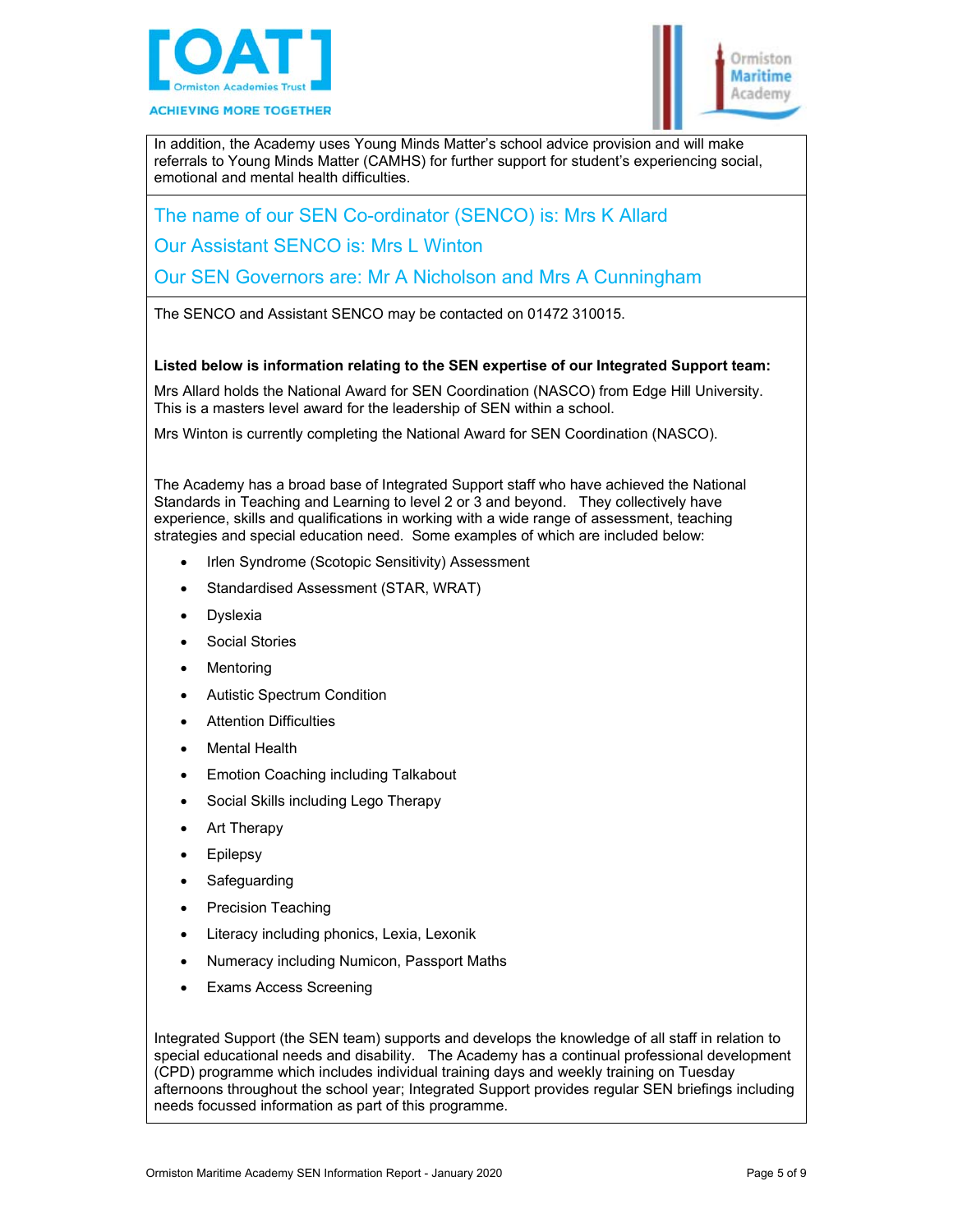



# In addition, we use the services of the following specialists:

- Specialist Advisory Teachers
- **Educational Psychologists**
- Visually-Impaired Specialist Teachers
- Hearing-Impaired Specialist Teachers
- School Nurse
- School Counsellor

# We currently possess the following equipment and facilities to assist our students with SEN:

The Academy is wheelchair accessible and has a lift to access the first floor. It also has disabled toilets, disabled changing facilities and a hygiene room. In addition, there is a Sensory Room which is available to students in pre-crisis or in crisis needing a space to calm and reregulate.

The Academy has an Integrated Support facility which is available to SEN students both outside and during lessons as a point of contact, safe place to regulate and become ready for learning, undertake SEN assessments, take part in intervention sessions, plan to succeed, reflect on actions which do not meet academy expectations, to develop new skills, and to socialise, chill and play at break and lunchtime.

The Academy has a first aid provision with staff trained to manage the administration of medicine where required.

Some students with hearing and vision difficulties are supported by the Education Team for Hearing and Vision.

The Principal is responsible for the schools SEND budget. The SENCO allocates resources from within this budget. The main components of which are deployment of teaching assistants and provision of small group interventions.

Information about how the Academy uses pupil premium funds may be found through this link http://www.omacademy.co.uk/pupil-premium/

The Academy have a range of equipment which supports students with SEN both within the classroom and in Integrated Support. This equipment includes:

- reading overlays
- dyslexic rulers
- handwriting pens
- pen grips
- reading rulers
- number and letter cards
	- stress balls

i-Pads

fidget toys

large print resources

- laptops
- voice recorders
- assistance software, e.g. Dragon
- time out cards

In addition, students identified with particular needs, are offered supported intervention programmes in a number of areas including:

- handwriting
- phonics
- reading
- pre-key stage curriculum
- social skills
- emotional literacy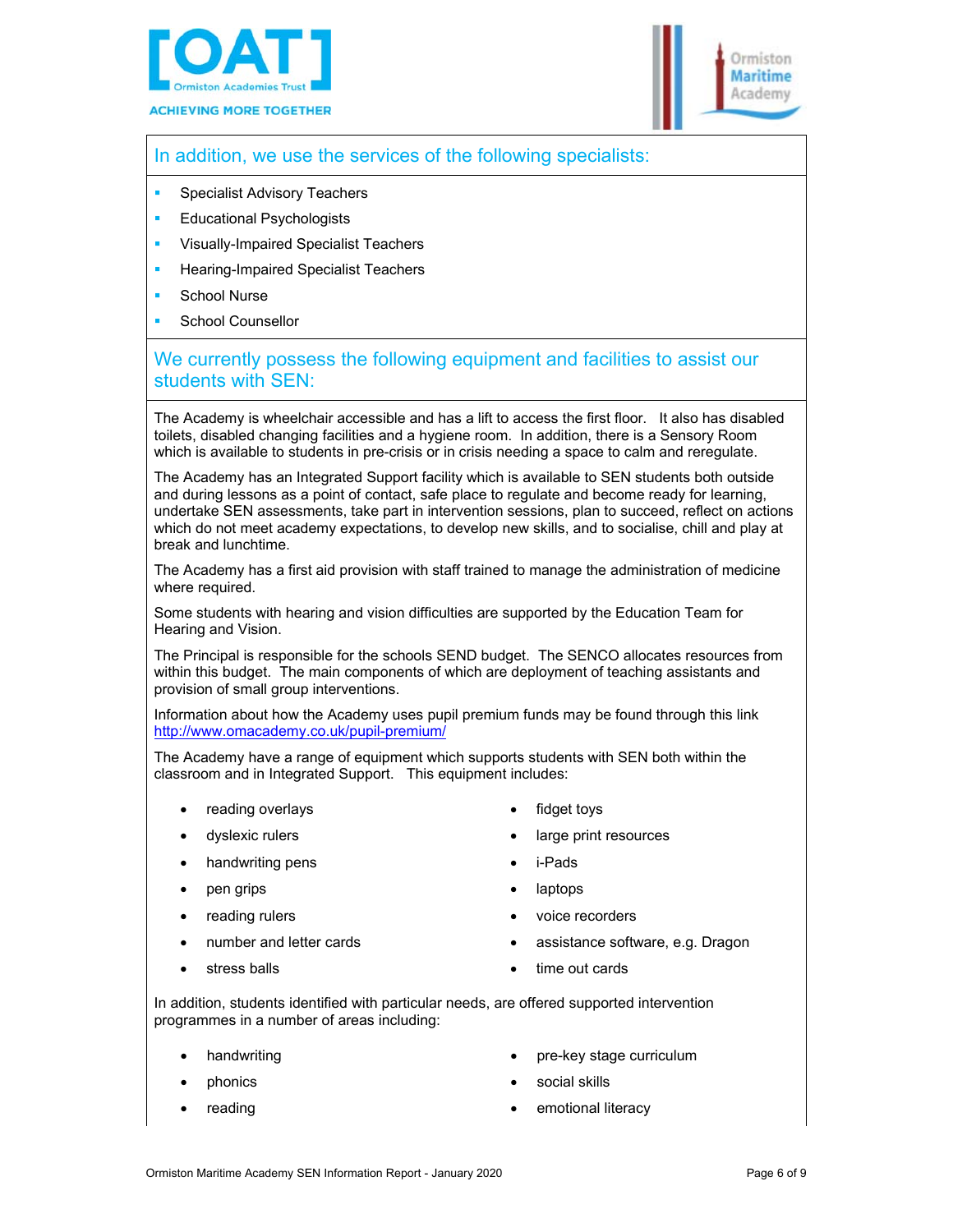

- numeracy
- working memory
- Ormicton **Maritime** Academy
- mentoring
- Art therapy
- Lego therapy

# Our arrangements for ensuring the involvement of parents of children with SEN are as follows:

Parents/carers are invited to contact the Academy at any time if they have any queries or wish to discuss any issues or concerns.

The Academy hold Open Evenings during the academic year for students considering joining us in year 7. In addition, each year the Academy holds four parent's evenings which provide parents/carers the opportunity to meet with their child's teachers and/or the SENCO or Integrated Support team to discuss progress together with any concerns.

Students on the SEN Register will have a SEN passport which is reviewed three times a year at or near parent's evenings. Parent's evenings and telephone reviews enable parents to understand needs identified and provision provided for their child whilst giving time for their and their child's views to be heard and involving them in planning next steps.

Parent/carers and students are surveyed in relation to SEN provision at the Academy using questionnaires, by seeking their views during face-to-face and telephone interactions and through person-centred reviews. Views expressed from these activities are collated, reflected upon and used to inform SEN policies and provision.

The Academy also has good working relationships with professionals from parent support groups including SENDIASS.

# Our arrangements regarding complaints from parents of students with SEN are as follows:

Should parents/carers wish to register a complaint about the way their child's special education needs are being met they should follow the Academy's two-tiered process. Please note, that it is a requirement of our complaints procedure that the informal process has been completed before moving to the formal process.

#### **Informal Resolution**

- a) The parents/carers should meet with the SENCO to discuss their concerns.
- b) If the parents/carers are not satisfied with the response they receive, they should then contact the Principal, who will either meet with them or arrange for a meeting with another member of the senior leadership team.

#### **Formal Resolution**

If there is still dissatisfaction with the response, the parent/carer should use the Academy's complaints procedure as detailed in OMA's Complaints Policy which is published on our website.

We work with the following bodies to ensure the best possible provision for our students with SEN:

- Specialist Advisory Service
- Education Team for Hearing and Vision
- Educational Psychology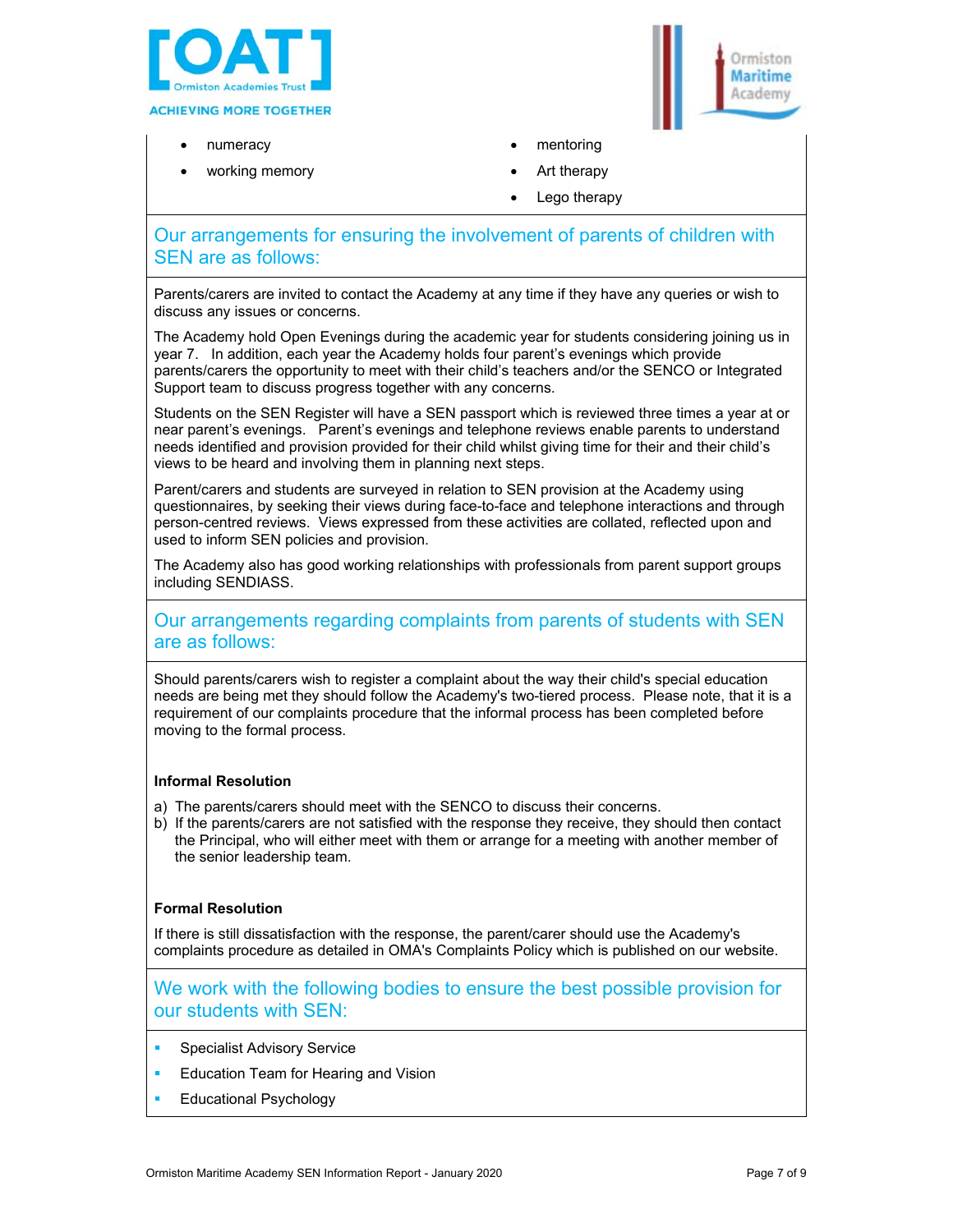



- Barnardo's Autism Outreach Team
- Barnardo's Occupational Therapy Outreach Team
- Young Persons Support Service (next steps and careers)
- **Speech and Language Team**
- Other Health Services
- **SENDIASS (SEN and Disability Information and Advice Support Service)**
- SENART (SEN Assessment and Review Team)
- Young Minds Matter (Child and Adolescent Mental Health Service)
- Family Support including Family Hubs and Family Links
- Children's Services Social Care
- Virtual School

# Parents of children with SEN may find the following support services helpful, in addition to the academy's offerings:

Parents of children with Special Education Needs may find useful support and information from the following services:

- SENDIASS (Special, Educational Needs and Disabilities Information, Advice and Support Service), nelincs@barnardos.org.uk, 01472 355365
- Special Educational Need Assessment and Review Team (SENART), SEN@nelincs.gov.uk, 01472 326292
- Families First Information Service
- Parents Participation Forum
- Children's Disability Service
- Child Development Centre
- Young Minds Matter
- Family Support Services
- Children's Social Care
- Carers' Support Service

Up to date links and contact information for all of these services may be found through the link https://www.nelincs.gov.uk/children-and-families/send-and-local-offer/ to North East Lincolnshire's Local Offer web pages.

### Our transitional arrangements for students with SEN include:

#### **Transition to Year 7**

To help prepare and support students joining the Academy our transition co-ordinator visits all feeder placements and meets with class teachers. In addition, two induction days are held for all students.

Vulnerable students are offered bespoke packages, either individually or as mixed school groups so that they have the opportunity to become familiar with the Academy and its staff.

#### **Transition from Year 11**